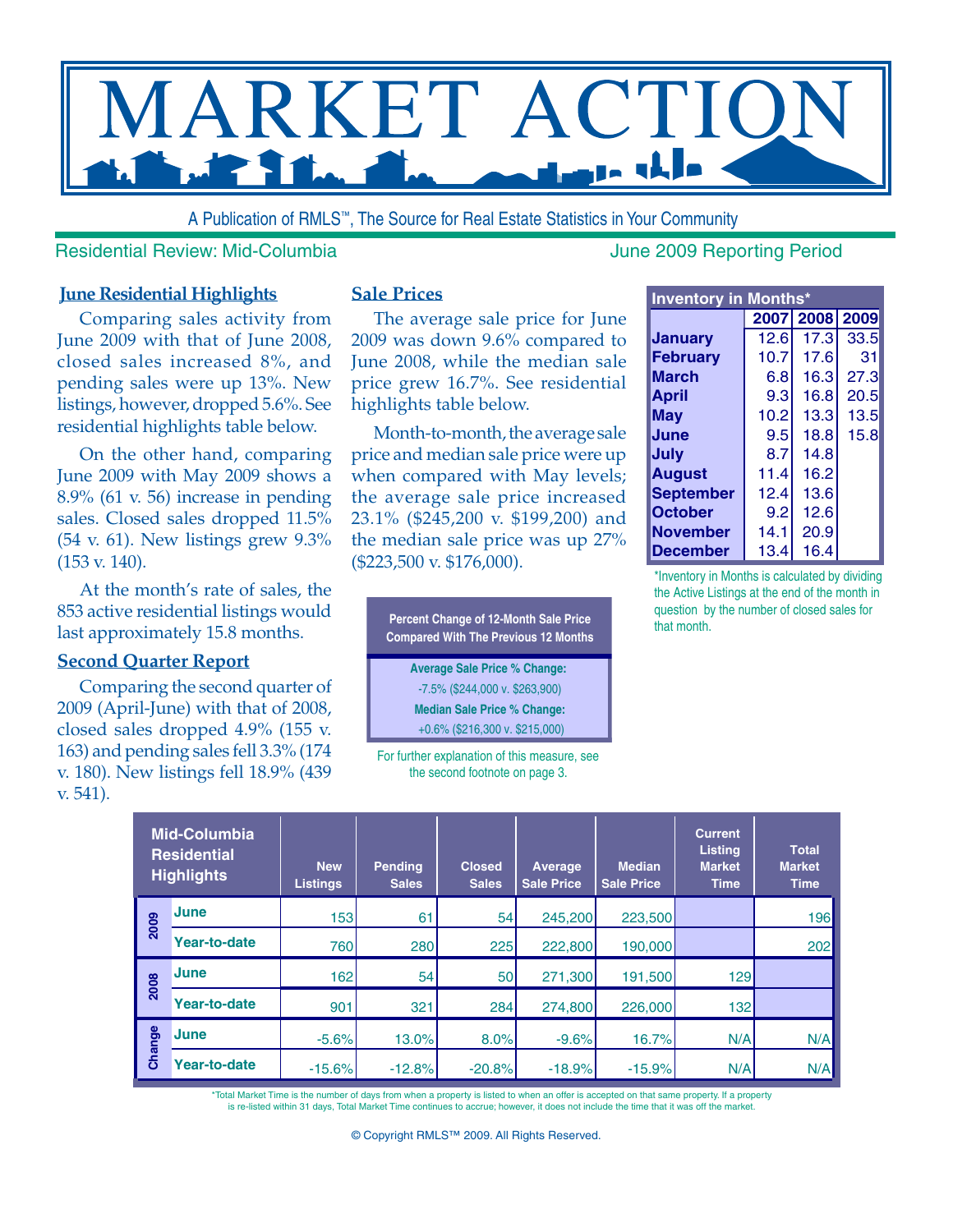# **AREa REPORT • 6/2009 Mid-Columbia**

|                                                     | <b>RESIDENTIAL</b>     |                                             |                           |                   |                           |                |                           |                  |              |                   |                           |                     | <b>COMMERCIAL</b>         |                   | <b>LAND</b>                           |              | <b>MULTIFAMILY</b> |              |                           |                |                    |
|-----------------------------------------------------|------------------------|---------------------------------------------|---------------------------|-------------------|---------------------------|----------------|---------------------------|------------------|--------------|-------------------|---------------------------|---------------------|---------------------------|-------------------|---------------------------------------|--------------|--------------------|--------------|---------------------------|----------------|--------------------|
|                                                     |                        | <b>Current Month</b><br><b>Year-To-Date</b> |                           |                   |                           |                |                           |                  |              |                   |                           |                     | Year-To-Date              |                   | <b>Year-To-Date</b>                   |              | Year-To-Date       |              |                           |                |                    |
|                                                     | <b>Active Listings</b> | lew Listings <sup>3</sup>                   | Expired.Canceled Listings | ending Sales 2009 | ending Sales 2009 v. 2008 | Closed Sales   | <b>Average Sale Price</b> | otal Market Time | lew Listings | ending Sales 2009 | ending Sales 2009 v. 2008 | <b>Closed Sales</b> | <b>Average Sale Price</b> | ledian Sale Price | Avg. Sale Price % Change <sup>2</sup> | Closed Sales | verage Sale Price  | Closed Sales | <b>Average Sale Price</b> | Closed Sales   | Average Sale Price |
| $\frac{8}{1}$<br><b>White Salmon/ Bingen</b>        | 76                     | 15                                          | $\overline{7}$            | 3                 | $-25.0%$                  | $\overline{2}$ | 355,000                   | 27               | 72           | 16                | $-38%$                    | 14                  | 278,000                   | 245,400           | 3.7%                                  |              | 209,300            | 3            | 99,000                    | -1             | 425,000            |
| ē<br><b>Snowden</b>                                 | 8                      | 1                                           | 1                         | $\mathbf 0$       |                           |                | 472,000                   | 35               | 10           | 3                 | $-50%$                    | 3                   | 364,000                   | 320,000           | $-6.1%$                               | 0            |                    | 0            |                           | $\mathbf{0}$   |                    |
| $\approx$<br><b>Trout Lake/ Glenwood</b>            | 24                     | 4                                           | $\mathbf 0$               | $\mathbf 0$       |                           |                |                           |                  | 15           |                   |                           |                     |                           |                   | $-35.8%$                              |              |                    |              |                           |                |                    |
| $\frac{2}{3}$<br>Husum/BZ Corner                    | 15                     | $\overline{2}$                              | $\overline{2}$            | $\mathbf 0$       |                           | 1              | 187,000                   | 82               | 16           | $5\phantom{.0}$   | 67%                       | 4                   | 270,500                   | 275,000           | $-24.3%$                              | $\mathbf{0}$ |                    | 0            |                           | 0              |                    |
| $\overline{9}$<br>Lyle                              | 21                     | $\overline{\mathbf{3}}$                     | $\overline{2}$            | $\overline{2}$    |                           | 0              | $\mathbf{0}$              |                  | 17           | 5                 | $-29%$                    | $\overline{7}$      | 188,000                   | 159,000           | $-36.7%$                              | 0            |                    |              | 128,500                   | 0              |                    |
| $\frac{105}{20}$<br><b>Dallesport/ Murdock</b>      | 8                      | $\overline{\mathbf{3}}$                     | $\overline{2}$            | $\mathbf{0}$      | $-100.0%$                 |                |                           |                  | 11           | 3                 | $-63%$                    | $\overline{2}$      | 126,300                   | 126,300           | 18.9%                                 | 0            |                    |              | 8,500                     | 0              |                    |
| $\frac{106}{2}$<br><b>Appleton/Timber Valley</b>    | 10                     | 4                                           | $\mathbf 0$               | $\mathbf 0$       |                           |                |                           |                  | 8            | $\overline{2}$    |                           | $\overline{2}$      | 152,000                   | 152,000           | $-17.8%$                              | 0            |                    |              | 40,000                    | 0              |                    |
| $\frac{107}{20}$<br><b>Centerville/ High Prarie</b> | $\overline{2}$         | $\mathbf{0}$                                | $\mathbf 0$               | 0                 |                           |                |                           |                  |              |                   | 0%                        | -1                  | 20,900                    | 20,900            | $-76.1%$                              | 0            |                    | C            |                           | 0              |                    |
| $\frac{8}{5}$<br>Goldendale                         | 58                     | 10                                          | 8                         |                   | $-87.5%$                  | $\overline{2}$ | 242,500                   | 419              | 49           | 14                | $-50%$                    | 12                  | 160,200                   | 131,400           | $-0.9%$                               | 0            |                    | 16           | 47,400                    | $\overline{2}$ | 158,000            |
| <u>ខ</u><br><b>Bickleton/East County</b>            |                        | $\mathbf{0}$                                | $\mathbf 0$               | 0                 |                           |                |                           |                  | O            |                   |                           |                     |                           |                   | $-100.0$                              |              |                    |              |                           |                |                    |
| $\frac{1}{2}$<br>Klickitat                          |                        |                                             | $\mathbf 0$               |                   |                           | $\overline{c}$ | 51,000                    | 48               | 6            | 4                 |                           | 4                   | 78,000                    | 70,000            | $-36.6%$                              | 0            |                    | 0            |                           | $\mathbf{0}$   |                    |
| <b>Klickitat Co. Total</b>                          | 227                    | 43                                          | 22                        |                   | $-50.0%$                  | 8              | 244,500                   | 138              | 207          | 54                | $-32%$                    | 49                  | 208,000                   | 187,000           | $-3.9%$                               |              | 209,300            | 25           | 64,700                    | 3              | 247,000            |
| Ε<br><b>Skamania</b>                                | 6                      |                                             | $\mathbf{0}$              | $\mathbf{0}$      |                           | $\Omega$       | $\mathbf{0}$              |                  |              |                   | 0%                        |                     | 155,000                   | 155,000           | $-40.0%$                              | 0            |                    |              | 91,500                    | $\mathbf{0}$   |                    |
| 112<br><b>North Bonnevile</b>                       | 17                     |                                             | 3                         |                   |                           | 5              | 162,400                   | 48               | 20           | 15                | 650%                      | 14                  | 184,200                   | 169,000           | $-30.9%$                              | $\mathbf{0}$ |                    | n            |                           | $\mathbf{0}$   |                    |
| $\frac{11}{2}$<br><b>Stevenson</b>                  | 30                     | 3                                           | $\overline{2}$            | $\overline{2}$    | 100.0%                    | 2              | 225,000                   | 45               | 19           | 7                 | $-13%$                    | 5                   | 233,600                   | 241,000           | $-9.9%$                               |              | 165,000            |              | 165,000                   | $\mathbf{0}$   |                    |
| 114<br>Carson                                       | 21                     | 6 <sup>1</sup>                              | 3                         |                   | 0.0%                      |                | 375,000                   | 119              | 16           | ç                 | 80%                       | 6                   | 191,900                   | 178,300           | $-11.4%$                              | 0            |                    |              |                           | O              |                    |
| $\frac{115}{21}$<br><b>Home Valley</b>              | 3                      | $\mathbf{0}$                                | $\Omega$                  | $\mathbf{0}$      |                           |                |                           |                  |              |                   |                           |                     |                           |                   | $-100.0$                              |              |                    |              |                           |                |                    |
| 116<br>Cook, Underwood, Mill A, Willard             | 19                     | $\overline{7}$                              | $\mathbf{0}$              |                   |                           |                | 475,000                   | 961              | 16           | 3                 | 0%                        | -1                  | 475,000                   | 475,000           | 28.1%                                 | $\mathbf 0$  |                    | n            |                           | $\mathbf{0}$   |                    |
| $\frac{1}{2}$<br><b>Unincorporated North</b>        | 25                     | $\overline{\mathbf{3}}$                     | $\mathbf 0$               | $\mathbf{0}$      | $-100.0%$                 |                |                           |                  | 14           |                   | 33%                       | 4                   | 125,800                   | 124,500           | $-27.6%$                              | $\Omega$     |                    | 0            |                           | $\mathbf{0}$   |                    |
| Skamania Co. Total                                  | 121                    | 21                                          | 8                         | 5                 | 66.7%                     | 9              | 234,700                   | 157              | 90           | 39                | <b>77%</b>                | 31                  | 194,600                   | 170,000           | $-18.9%$                              |              | 165,000            | 3            | 116,000                   | $\mathbf{0}$   |                    |
| 55<br><b>The Dalles</b>                             | 171                    | 28                                          | 17                        | 20                | 53.8%                     | 20             | 205,800                   | 197              | 190          | 89                | 0%                        | 70                  | 183,000                   | 170,000           | $-6.0%$                               | 2            | 325,000            |              | 171,500                   |                | 300,000            |
| 352<br><b>Dufur</b>                                 |                        |                                             | 0                         | 0                 |                           |                |                           |                  |              | $\overline{2}$    | $-50%$                    | $\overline{2}$      | 95,000                    | 95,000            | $-31.3%$                              | 0            |                    |              |                           | 0              |                    |
| 353<br><b>Tygh Valley</b>                           |                        | 2                                           | 0                         |                   |                           |                |                           |                  |              |                   | 0%                        |                     |                           |                   | $-100.0%$                             |              |                    |              |                           |                |                    |
| 35 <sub>4</sub><br><b>Wamic/ Pine Hollow</b>        | 19                     | 4                                           | $\overline{\mathbf{c}}$   | $\mathbf 0$       |                           |                |                           |                  | 15           |                   | $-83%$                    |                     | 140,000                   | 140,000           | 62.8%                                 |              | 415,000            |              | 82,900                    | 0              | 0                  |
| 355<br><b>Maupin/ Pine Grove</b>                    | 9                      | $\overline{2}$                              | $\mathbf 0$               | 0                 |                           | 0              | $\mathbf{0}$              |                  |              | 0                 | $-100%$                   | $\mathbf 0$         | $\mathbf 0$               |                   | 18.4%                                 | 2            | 142,000            | 8            | 45,000                    | 0              | $\Omega$           |
| 356<br>Rowena                                       |                        | 1                                           |                           | $\mathbf 0$       |                           |                |                           |                  |              |                   | $-100%$                   |                     |                           |                   | $-100.0%$                             |              |                    |              |                           |                |                    |
| 357<br><b>Mosier</b>                                | 23                     | $6 \mid$                                    | $\overline{2}$            |                   | $-66.7%$                  |                | 120,000                   |                  | 24           |                   | $-50%$                    | 3                   | 269,300                   | 189,900           | $-21.5%$                              | 0            |                    |              | 189,300                   | 0              |                    |
| <b>Wasco Co. Total</b>                              | 234                    | 44                                          | 22                        | 22                | 37.5%                     | 21             | 201,700                   | 188              | 244          | 97                | $-13%$                    | 76                  | 183,500                   | 169,700           | $-8.0%$                               | 5            | 269,800            | 12           | 138,400                   |                | 300,000            |
| \$Ī<br><b>Cascade Locks</b>                         | 22                     | 3 <sup>1</sup>                              | $\overline{0}$            | 1                 | 0.0%                      |                |                           |                  | 15           | 6                 | 20%                       | 7                   | 148,500                   | 145,000           | $-29.8%$                              |              | 251,600            | 0            |                           | $\mathbf{0}$   |                    |
| 362<br><b>Hood River City</b>                       | 128                    | 19                                          | 4                         | 11                | $-8.3%$                   | $\overline{c}$ | 236,500                   | 80               | 94           | 32                | $-52%$                    | 20                  | 306,000                   | 249,500           | $-5.2%$                               | 0            |                    | 2            | 135,000                   | $\overline{0}$ | C                  |
| 363<br><b>Hood River-W</b>                          | 45                     | 10                                          | $6\phantom{1}6$           | 9                 | 350.0%                    | 9              | 371,000                   | 191              | 46           | 25                | 92%                       | 19                  | 377,000                   | 340,000           | $-25.8%$                              | 0            |                    | 2            | 186,500                   | $\overline{0}$ | C                  |
| 364<br><b>Hood River-E</b>                          | 11                     | 1                                           | 1                         |                   | 0.0%                      |                |                           |                  | 8            | 3                 | 0%                        | $\overline{c}$      | 387,500                   | 387,500           | $-46.1%$                              | 0            |                    | 0            |                           | 0              | C                  |
| 366<br><b>Odell</b>                                 | 14                     | $\overline{2}$                              | $\boldsymbol{0}$          |                   | 0.0%                      | 5              | 225,300                   | 453              | 15           | 13                | 86%                       | 13                  | 236,500                   | 259,900           | 2.3%                                  | $\mathbf 0$  |                    | 0            |                           | 0              | C                  |
| \$ā<br>Parkdale/ Mt. Hood                           | 39                     | 8 <sup>1</sup>                              | $\overline{2}$            | 3                 | $-25.0%$                  |                |                           |                  | 29           | 8                 | $-27%$                    | $6\phantom{1}6$     | 283,300                   | 291,500           | $-0.5%$                               | 0            |                    | 2            | 199,800                   | 0              | C                  |
| <b>Hood River Co. Total</b>                         | 259                    | 43                                          | 13                        | 26                | 23.8%                     | 16             | 308,700                   | 259              | 207          | 87                | $-18%$                    | 67                  | 296,600                   | 264,000           | $-10.1%$                              |              | 251,600            | t            | 173,800                   | 0              |                    |
|                                                     |                        |                                             |                           |                   |                           |                |                           |                  |              | 3                 |                           | $\overline{2}$      |                           |                   |                                       |              |                    | 0            |                           | 0              |                    |
|                                                     |                        |                                             |                           |                   |                           |                |                           |                  |              |                   |                           |                     |                           |                   |                                       |              |                    |              |                           |                |                    |
| <b>Sherman Co.</b>                                  | 12                     | $\overline{2}$                              |                           |                   | 0.0%                      |                |                           |                  | 12           |                   | 0%                        |                     | 43,800                    | 52,000            | $-57.9%$                              |              | 119,000            |              |                           |                |                    |

2 © Copyright RMLS™ 2009. All Rights Reserved.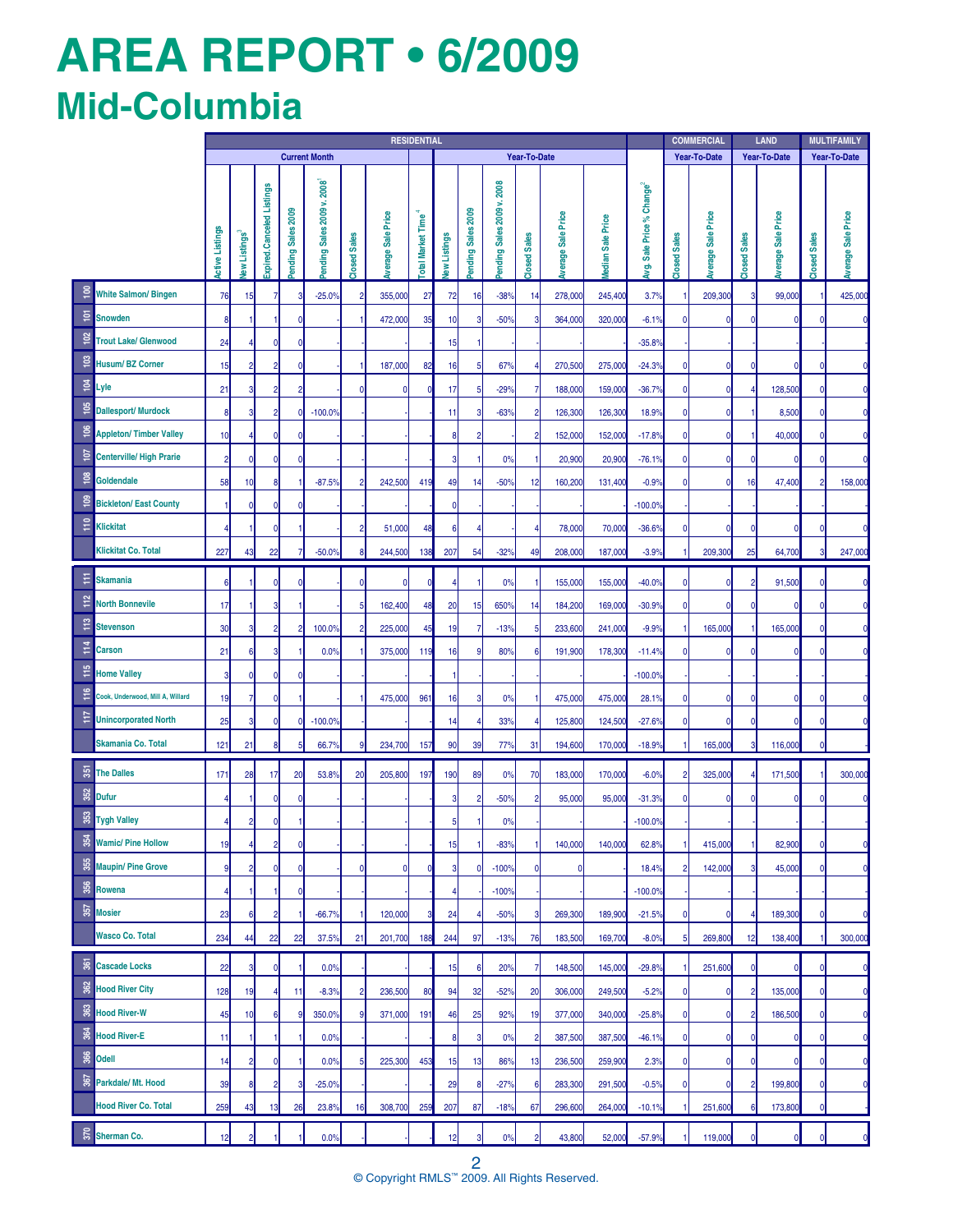

# **ACTIVE RESIDENTIAL LISTINGS Mid-CoLUMBIA**

*This graph shows the active residential listings over the past three calendar years in Mid-Columbia.* 

### **NEW LISTINGS**

**Mid-CoLUMBIA** *This graph shows the new residential listings over the past three calendar years in Mid-Columbia.* 



<sup>1</sup> Percent change in number of pending sales this year compared to last year. The Current Month section compares June 2009 with June 2008. The Year-To-Date section compares year-to-date statistics from June 2009 with year-to-date statistics from June 2008.

2 % Change is based on a comparison of the rolling average sale price for the last 12 months (7/1/08-6/30/09) with 12 months before (7/1/07-6/30/08).

<sup>3</sup> As of October 2007, the way that New Listing data is generated has changed to ensure accuracy.

4 Total Market Time is the number of days from when a property is listed to when an offer is accepted on that same property. If a property is re-listed within 31 days, Total Market Time continues to accrue; however, it does not include the time that it was off the market.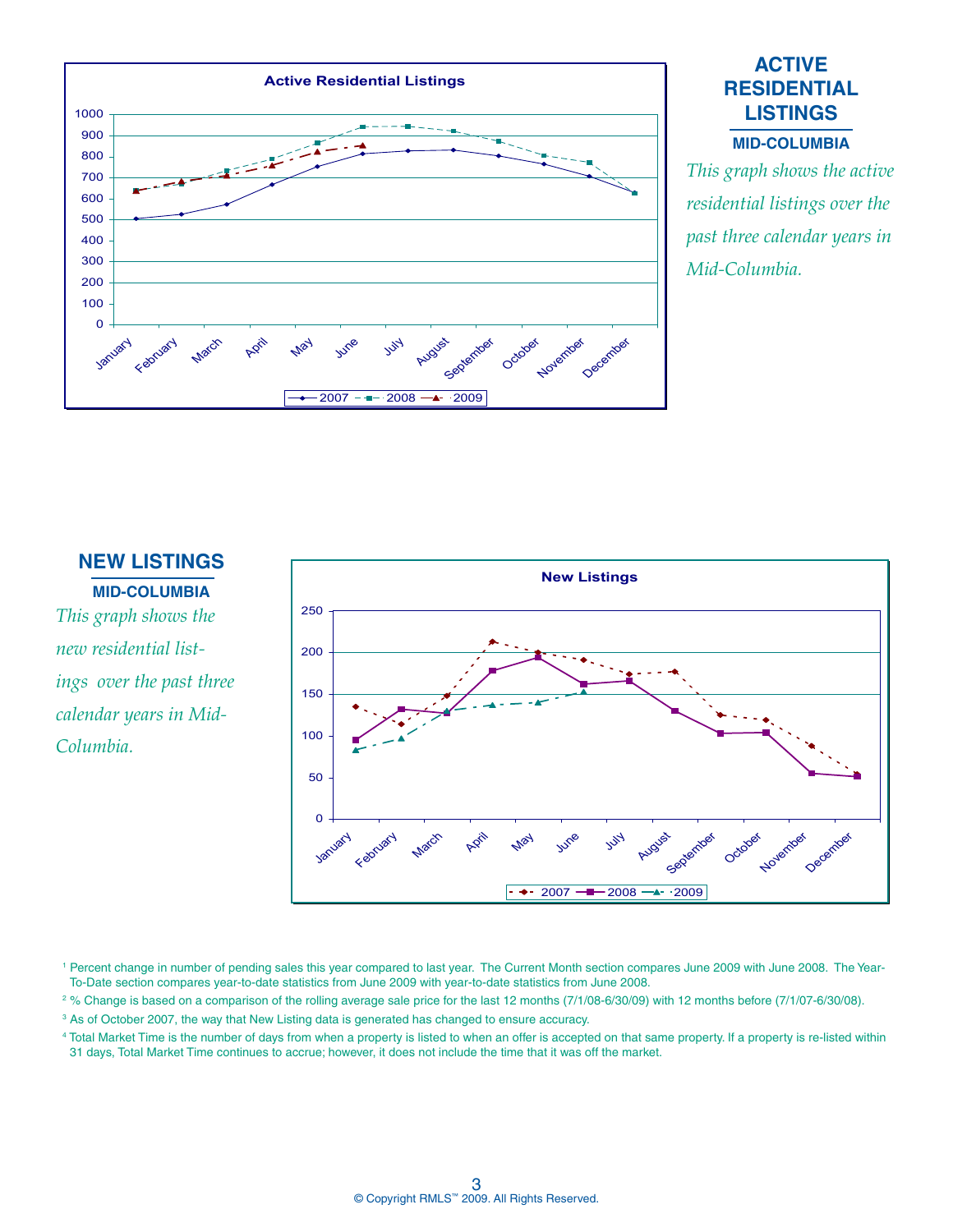

# **PENDING LISTINGS Mid-CoLUMBIA**

*This graph represents monthly accepted offers in Mid-Columbia over the past three calendar years.*



*This graph shows the closed sales over the past three calendar years in Mid-Columbia.* 





**DAYS ON MARKET Mid-CoLUMBIA**

*This graph shows the average market time for sales in Mid-Columbia. \*As of August 2008, graph now reports "Total Days on Market" - for details read footnotes on page 3.*